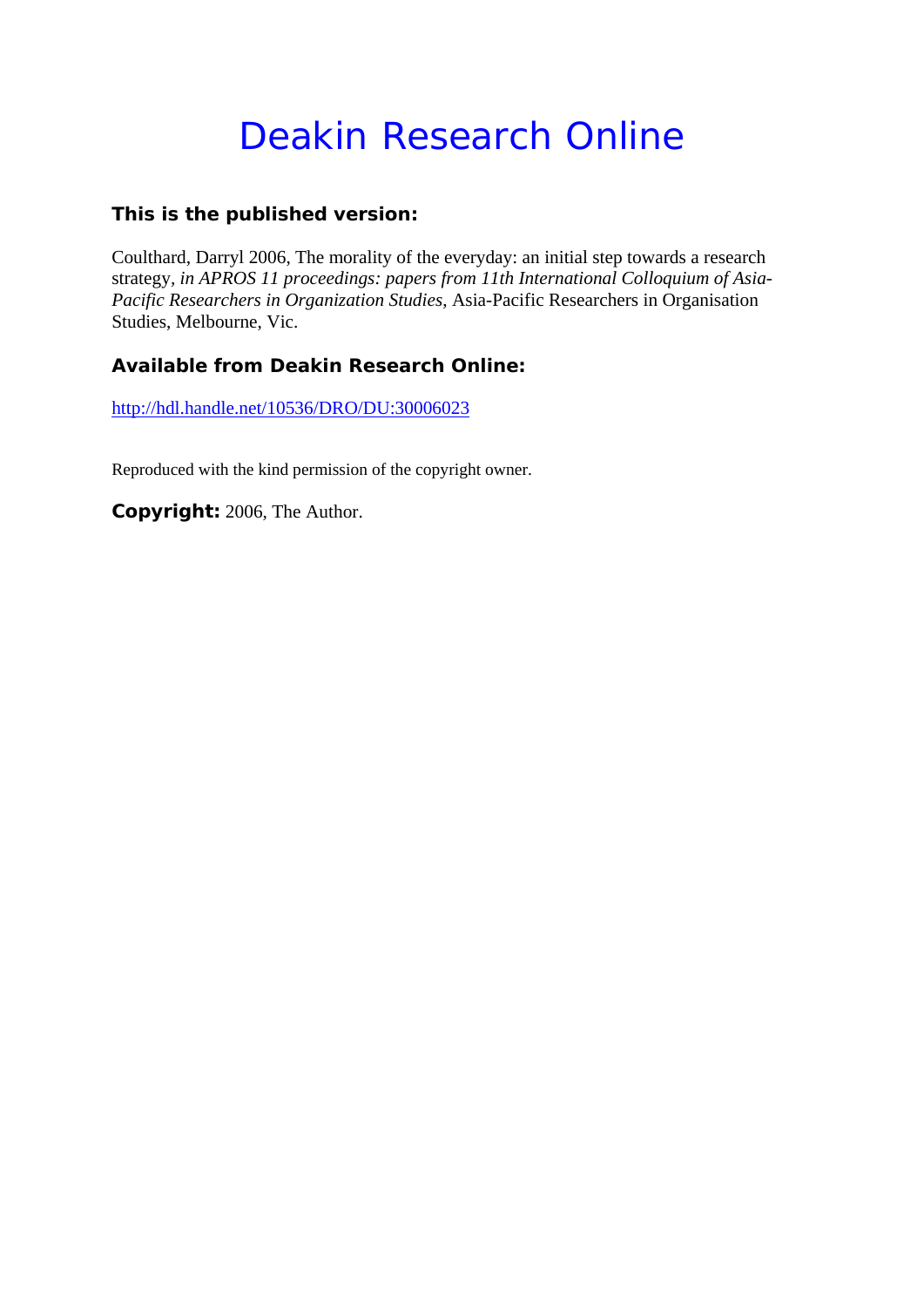# **APROS 11**

Asia-Pacific Researchers in Organization Studies 11th International Colloquium Melbourne, Australia 4-7 December 2005

## **The morality of the everyday: An initial step towards a research strategy**

#### **Darryl Coulthard**

School of Information Systems Deakin University Burwood, VIC. Australia darryl.coulthard@deakin.edu.au

#### **Abstract**

This paper attempts to problematise morality and to locate and investigate morality as an everyday activity. The paper draws extensively on the work of Zygmunt Bauman on the Holocaust and the challenges the Holocaust makes to social theory and to ethics. Following Bauman and Giddens, I argue that morality is pre-social and forms part of the social world in which we live and that it cannot and should not be codified. Some implications for future research on the morality of the everyday are made.

Keywords morality, ethics, every day life

Over a number of years I have had to provide a course on ethics as part of the professional development for Information Systems students studying in a Business Faculty. I have often felt uneasy about the courses that I had developed and almost all of the business and computer ethics books I had read. Would the students following my course be aware of, let alone take a moral course of action in their working lives? Would they recognise, even dimly, the key issues facing their world and would they take a moral stand and what would that stand be?

Their essays and examinations on ethics and professional or global issues of computers and information systems showed that almost all could identify a breach of a professional code of ethics reasonably easily, most could tell the difference between consequentialism and the deontological ethics with a bit of an effort and some could even apply such concepts to the textbook and exam ethical dilemmas thrown to them with moderate skill and occasional passion. However, my concern was whether my students would pass the moral test of history. My unease began to be articulated when I read Dillard (2003) on IBM and the Holocaust. What struck me most of all was that not only did it seem plausible that IBM, its managers and professionals may have been implicated in the holocaust in some way, but that my teaching and the textbooks would in all likelihood not prevent my students – decent and law abiding that they appeared to be making similar choices to those that IBM professionals allegedly had done. Even worse in all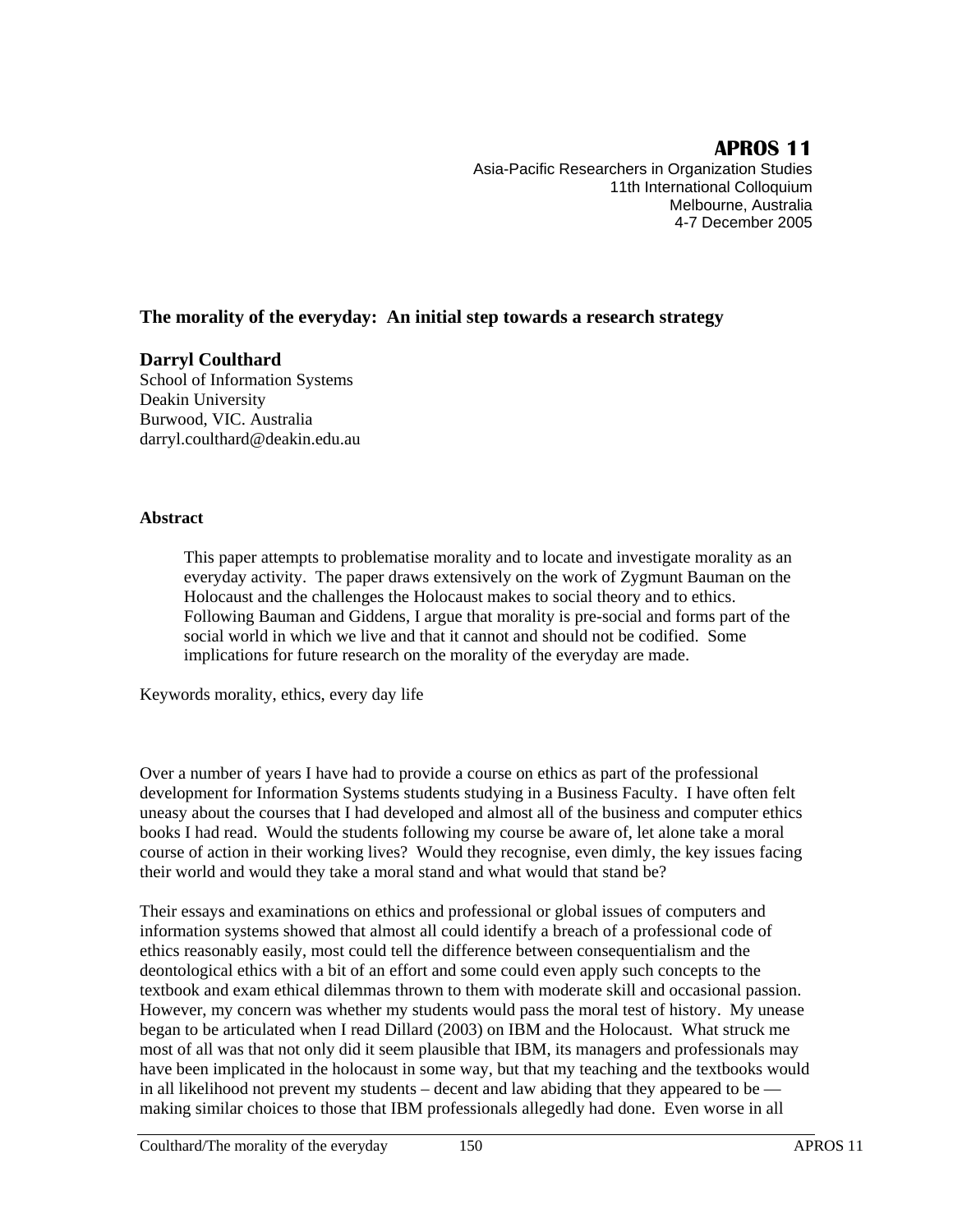likelihood it would not have prevented them from doing what most German professionals did during the Holocaust when they buried themselves in the technical and managerial problems that their superiors lawfully handed them (Bauman, 1989).

My ongoing questions are: how do we as teachers prepare our students against such things and how do we as researchers theorise, identify and explore how such things may happen in the business world? Indeed, how are not only immoral acts created but also how is goodness possible? Finally, do we aid in the prevention of evil and wrong doing and how do aid and abet the good? My background is in sociology so it is perhaps not surprising that I approach these questions from the point of view of a sociologist. Morality is an empirical issue and my task therefore is to see how and when goodness is created and how and when evil occurs. I leave what morality is as an open question, what is good and what is evil is derived inductively and hermeneutically, such a question is best answered at the end of the journey rather than at the beginning. This paper is very much at the start of the journey at the stage of preparation and puzzle.

### **Bauman's Challenge to the Sociology**

Zygmunt Bauman (1989; 1994) provides an important critique of morality and sociology. He argues that sociology, and by extension I believe, business ethics research, has not adequately recast our sociology of morality in the light of the horrors of the Holocaust. Bauman's key observation of the Holocaust was that Nazi society distorted, twisted, corrupted the ordinary everyday decency of people and how through such distortions people supported and served bureaucratically planned and organised technologies of death (Bauman, 1989).

Germany, but more importantly, modernity, failed the test, as the Final Solution "*arose out of a genuinely rational concern, and it was generated by bureaucracy true to its form and purpose*" (Bauman, 1989; 17 emphasis original). Bureaucracy – instrumental reason, met with "another invention of modernity": "a bold design of a better, more reasonable and rational order" (Bauman, 1989: 106) and basic morality and humanity were systematically addressed, and destroyed.

With this insight he virtually turns our understanding of morality on its head – both secular philosophy and sociology and also its theological predecessors. He argues rather than society producing morality, it is society that distorts morality:

The substance of morality being a duty toward the other (as distinct form an obligation), and a duty which precedes all interestedness — the roots of morality reach well beneath societal arrangements, like structures of domination or culture. Societal processes start when the structure of morality (tantamount to intersubjectivity) is already there. *Morality is not a product of society. Morality is something society manipulates* — exploits, re-directs, jams (Bauman, 1989; 183 emphasis in original)

Bauman is directly challenging our 'etiological myth' that it is the norms, moral sanctions and laws of our society that prevents human life from being "poor, nasty, brutish, and short" as Hobbes once put it. Bauman argues that through the work of Durkheim such a view has been embedded within sociology – that societal norms and sanctions produce morality. However, like Bauman I find that post Holocaust, the Killing Fields of Cambodia and in a time of Weapons of Mass Destruction, of environmental degradation and of political dissembling, lies and spin, it is hard to hold credulity to the view that it is society that makes us moral.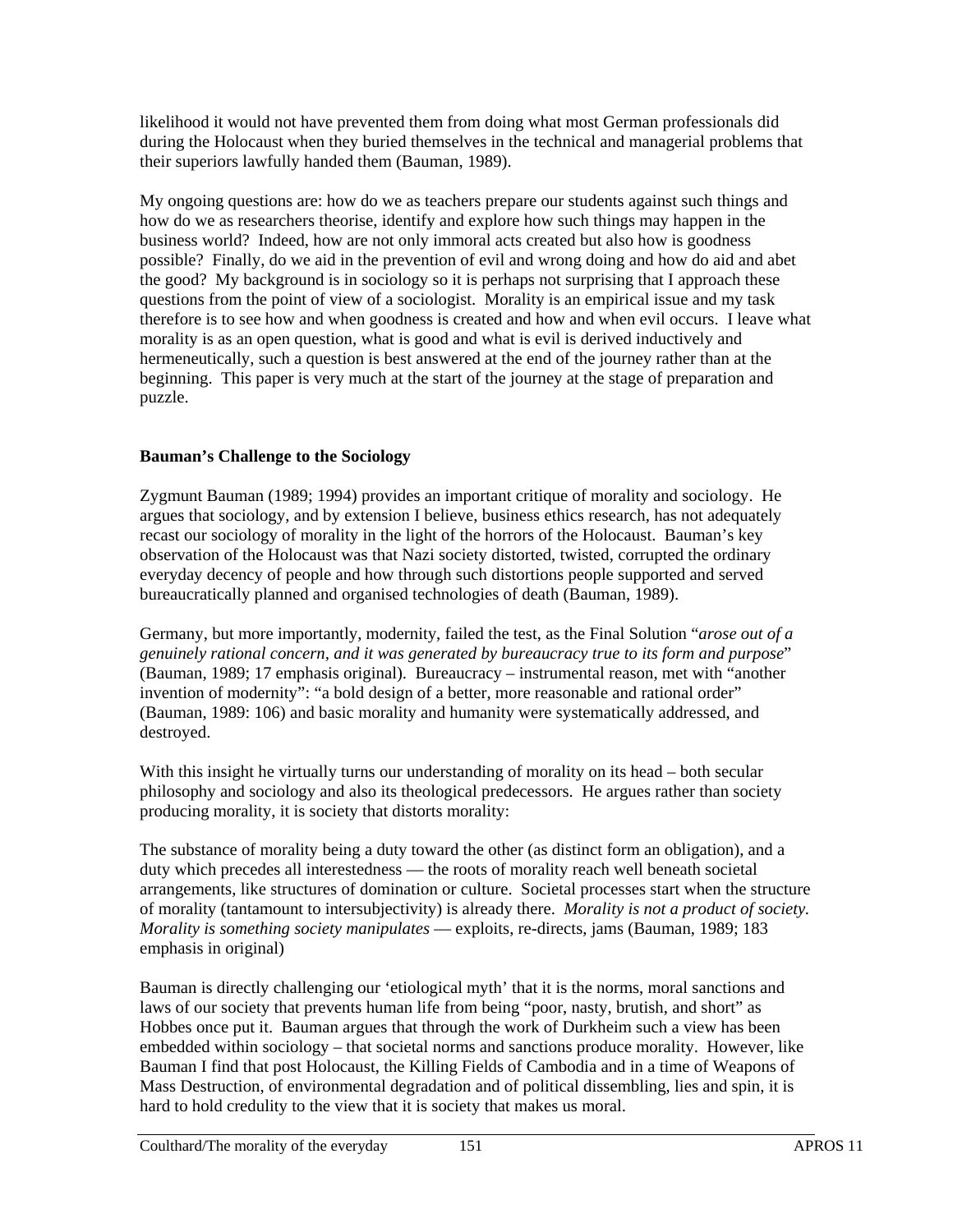For the sociologist it poses an initial theoretical question as to how can it be that something apparently as social as morality not be a product of society? It also poses the more practical issues of how does society, and how and where do institutions undertake the manipulation, the exploitation, redirection and jamming? It opens up the question of not how do we teach morals, but how do we protect or equip people from being mislead, how is the routine and everyday coopted into evil and the immoral? The task at hand is to investigate how the practices of socialization "consist in the manipulation of moral capacity" (Bauman, 1989: 178).

The implications of Bauman's insight for business and industrial ethics is how business and work as institutions 'exploit, redirect and jam' the moral sensibilities of the stakeholders of business ranging from worker, manager and owner, to governments and unions and the community 'at large'. We must look to how and whether decent law abiding people can do evil things in their daily work without registering that their acts are even remotely immoral, how the decisions they make or ignore affect the well being of others and how the morality of such decision-making is apparently excluded from the well being of others. This I believe is the post-Holocaust, postmodern challenge to the ethics business and work ethics.

### **Morality as 'pre-societal'**

For Bauman, what morality is and what it means, cannot be universalised into moral codes without contradiction. It is aporetic, an insoluble problem. It is partial and 'unreasonable', unamenable to reason. This certainly reflects my struggle with what morality is – that it is something that refuses and cannot be caged by reason. It is a phenomenon rather than a dictate or rational set of rules to be followed. As a phenomenon it has in common with all the other sociological concepts such as self, gender, race and power that are contradictory and contextually based. The focus is not on 'straightening out' morality but of following its trajectory, describing its emergence and disappearance.

Morality, Bauman argues does not perform a social function nor is it society that calls morality into being. Morality for Bauman not only precedes society but also the self. Bauman (1994: 13) argues that there is 'no self before the moral self' and to think otherwise is to 'assume tacitly that moral responsibility is a mystery contrary to reason, that selves would not be 'normally' moral if not for some special and powerful cause; to become moral, selves have to first give up or curtail some other constituent of themselves…' (1994: 13). Morality, the practices that constitute how one does and should behave, and selfhood are intertwined. As Levinas (1991), cited by Bauman describes "ethics does not supplement a preceding existential base; the very node of the subjective is knotted in ethics". Bauman, following Levinas understands this ethics forming the structure of subjectivity.

Bauman's theory has been called 'non-sociological' (eg Junge, 2001; Davydova and Sharrock, 2003) as a consequence of his insistence that morality precedes both society and self. Bauman is, I believe, following a general postmodern approach to social ontology where neither society nor the self is ontologically prior (Schatzki, 1996). Within this approach, social practices or discourses, the doings and sayings of people precede both society and the self. It is through these practices that both the self and society are constituted and exist within those practices. Morality, in my view, is a social practice that is not dictated by society but as with all social practices produces society. We need to consider the social practices that constitute morality in the same way as we consider those practices that constitute the self or gender (cf Butler, 1990). Similarly, as Bauman recognises, morality forms part of the constitutional processes of the self. It is part of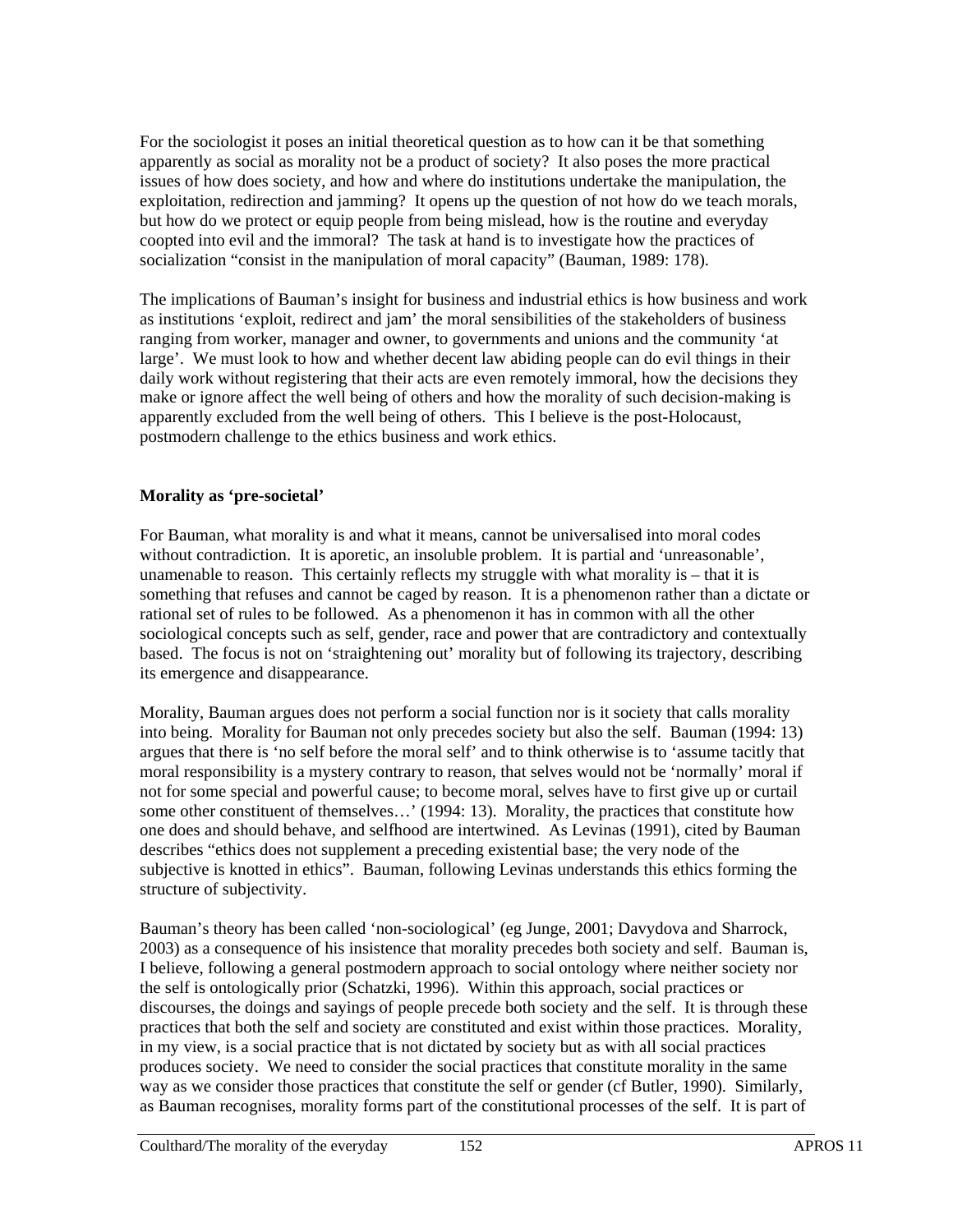the subjective knot and structure of the self, possibly similar in the way that gender forms part of the structure of self.

To be clear, Bauman does not appear to make the claim of postmodernist appreciation of social practices that I have presented. However, it is clear that it is the presumed externality of morality, its secondary or derivative and calculable status that Bauman saves for most criticism. He wishes:

To imply, in other words, that the moral tendency, that is concern for the Other for the Others sake, has the character of a pre-reflexive inner compulsion. It is also to imply that if not for extraneous forces (which include the learned and interiorized tendency to the rational calculation of gains and losses, the assessment of adequacy with an abstract rule etc.), the self self-determination of moral agents would invariably express itself in such a concern. It is to imply, finally that if concern with the Other does not appear, or if its effectivity is defused and brought to naught, an operation of extraneous forces and there resulting heteronomy of the agent is to be supposed.

Bauman speaks of a 'moral impulse' that is born in the intersubjective relation with another. This is not I believe a call to a hereditary disposition but to an ontogenetic development that emerges out of intersubjectivity just as our self-identity and our gender also emerge and are incited in intersubjectivity. The moral impulse is as unavoidable as gender or self-identity.

It is in this sense then that morality is pre-societal, but not pre-social. It is therefore in the social practices that we engage in that we must look to find morality and to investigate how society can indeed distort that morality and how it may accentuate some aspects of everyday morality that given the aporetic and contradictory nature of morality such amplification may lead to its opposite – immorality.

## **Morality and self, norms and intelligibility**

For practice theory, the self emerges or is incited and produced within social practice and the continuous ongoing nature of the world (Giddens, 1991). Social reality, including the self and society is not a given where the self is like an actor on an existing stage but both the self and social reality is constructed, existing as an instantiation. We make our social world in a continuous flow of conduct and 'lived through experience' (Giddens, 1976: 73). The self and our social worlds are ongoing social accomplishments, having no independent existence outside our enactment of them.

The self is socially produced as an engagement in the practices of the world that discipline, train, incite or call forth its ongoing production (Schatzki, 1996). Rose (1991) refers to this process as subjectification. This subjectification produces both difference and sameness of the self to others. It is different in that small differences lead to large differences. For example, the small differences between human males and females are disciplined in such a manner to create at times large differences in attitude and character. There is a sameness, although no essence as one gender shares some similar experience. Such 'discipline' or training must be distinguished from theories of passive or deterministic socialisation. The disciplines produce or call forth the active, reflective self (eg Foucault, 1986).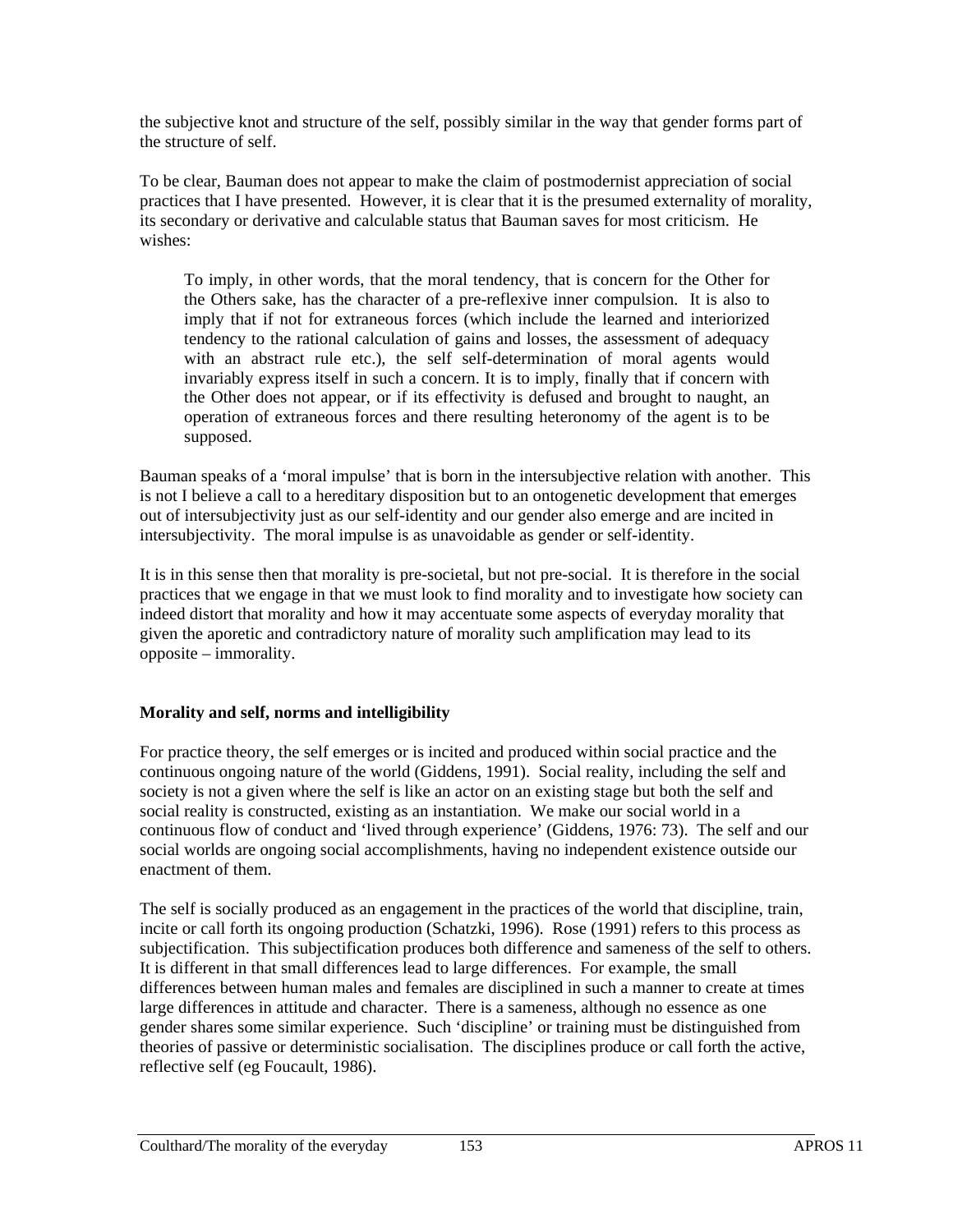The self is created, constituted at that moment and exists only in its enactment, its reflexivity. As Giddens recognises, such a constitution cannot be 'wholly fictive but must integrate events in the external world and sort them into an ongoing story of the self' (Giddens, 1991: 54). To this end, it is an accomplishment, an achievement. It is something that is done well or ill with more or less meaning, coherence and longitudinal integrity to oneself and to others. Morality forms part of this accomplishment.

Morality in this sense of the term, may well, as Bauman suggests forms part of the structure of social reality. How this occurs and how it shapes social interaction and society in different ways needs to be further developed. Cahill (1986) provides an insight into how gender is used by children to create a selfhood which may prove analogous to the development of moral responsibility. Cahill shows that young children wish to distinguish themselves as both competent and different from babies. By using gender appropriately the young child demonstrates competency as a girl or boy. In a similar way, if morality is considered a set of complex social practices, demonstrating the 'right' response also demonstrates competency and responsibility. The child gradually increases their engagement with others through these social practices of gender. The key word here, I believe is that of responsibility – the child learns to be responsible to the other and for their actions and by doing so grows and takes on further responsibilities.

Morality so conceived is not a monolithic code, but a set of multiple, complex and contradictory practices. Morality is, as Bauman suggests 'prior to' ontology. It is prior in the sense that through the operation of trust and moral responsibility that our social ontology is created and can be created. It is, as Bauman argues "the primary structure of intersubjective relation in its most pristine form, unaffected by any non-moral factors (like interest, calculation of benefit, rational search for optimal solutions, or surrender to coercion)" (Bauman, 1989: 183).

A socially constructed world is nevertheless quite orderly and consistent. I have described how the self is made consistent but how is the world fixed between people. We must look carefully at how social interactions are made consistent and how inconsistencies are ironed out as misunderstandings, incompetence, or as naïveté. Following the work of Garfinkel, norms provide the reference points or grids out of the plethora of possibility and possible interpretations in order to produce a contingently agreed social (intersubjective) reality and human actors within that reality from which to proceed (Coulter, 1989). Norms, according to practice theory approaches are not regulatory or determinative but are 'standardised expectancies' that people 'discover, create and sustain' (Heritage, 1984: 109).They provide the reference grid or benchmark to joint action and constitute the material of daily life.

Such standardised expectancies are both moral and ontological in character. As expectancies, they are moral in that they suggest what each person 'should do' in given circumstances. Deviations from standardised expectancies draws attention to something going on:

Normative accountability is the 'grid' by reference to which whatever is done will become visible and assessable. And, subject to this condition of visible accountability, conduct undertaken for whatever objectives will tend to become designed and shaped responsively to the constraints imposed by this visibility. In this sense, normative accountability can best be viewed as organizing, channelling and, in a sense, 'domesticating' the ways in which interests may be realized (Heritage, 1984: 117).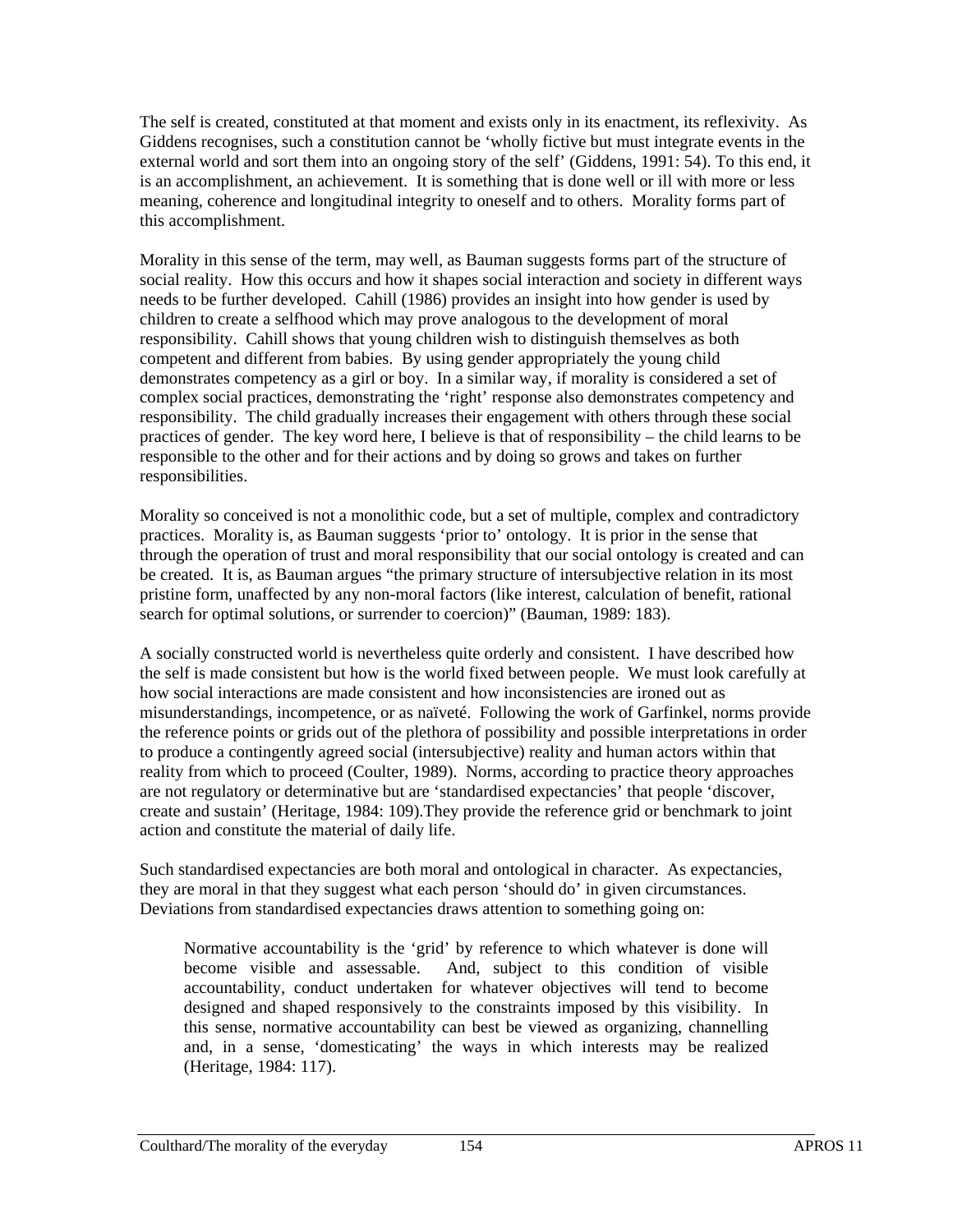Moreover there is a moral expectation that all actors will 'play by the rules' and jointly create an intersubjective and social world. As Garfinkel (1967) discovered in his breach of trust experiments, moral sanctions were applied not for deviations from norms per se but for the breach of trust. Morality is entwined in the fixing or fastening of the world and self and other in that world. Bauman's 'concern for the other', I suggest is found here in the concern for being responsible for the establishment of trust.

Finally, there are important psychological implications of the world being socially constructed. Giddens (1991) argues that, not only do we live in a social world that is continuously and contingently produced, but that we also have some knowledge of this. Consequently there is an existential fear that its collapse may not be not far away. Giddens (1984; 1991) points out that we have considerable emotional investment in ensuring a consistent and stable world. As he states:

The orderliness of day-to-day life is a miraculous occurrence, but it is not one that stems from any sort of outside intervention; it is brought about as a continuous achievement on the part of everyday actors in an entirely routine way. That orderliness is solid and constant; yet the slightest glance of one person towards another, inflexion of the voice, changing facial expression or gestures of the body my threaten it. (Giddens, 1991; 52)

People speak of the unreality of sudden events such as accidents or events where the world seems to 'turn upside' down and where people recounting what occurred may differ substantially. Outside of the sustained world lies an existential abyss. Such an abyss is staved off by creating a stable framework for ontological security or protective cocoon around the self. The world is made safe and consistent and chaos is held at bay. We thus have the prospect of a neuroticism of the individual failing to look out of the immediate situation and take a deeper or larger view of the situation. Is it the case the Arendt, referring to Eichmann and the banality and small mindedness of evil is actually referring to neuroticism, the production of a neurotic security?

## **Morality being put to sleep**

For Bauman it is factors external to this moral/ontological concern that distort, misdirect and avoid this moral capacity. In some way calculative interest, ideological bias and indifference corrupts such moral concern viewing the other not as a point of engagement with another but variously as an enemy, a resource, a self-interested ally.

He argues that codes and norms1 'put to sleep' the conscious. This too is a challenging viewpoint of Bauman's and rests on an ongoing moral struggle or moral deliberation with the Other, with the here and now. Ethical codes take away the moral responsibility of the moral agent. As Bauman (1998: 16, emphasis original) argues "Codes and norms are not the beginning, but the end of moral relationship; and more often than not, the moral self".

Bauman's challenge is for ethics researchers and theorists to identify how such institutions such as business, work and modernity distort this moral impulse, how trust and concern are tuned into fear and loathing, blind indifference and self interest. How people appear impotent in the face of ethic problems. How, our moral conscious is put to sleep and how it might actually be awoken.

 $\overline{a}$ 

<sup>1</sup> By norms, I believe he is referring to Durkheim or Parsons notion of norm as a regulatory force.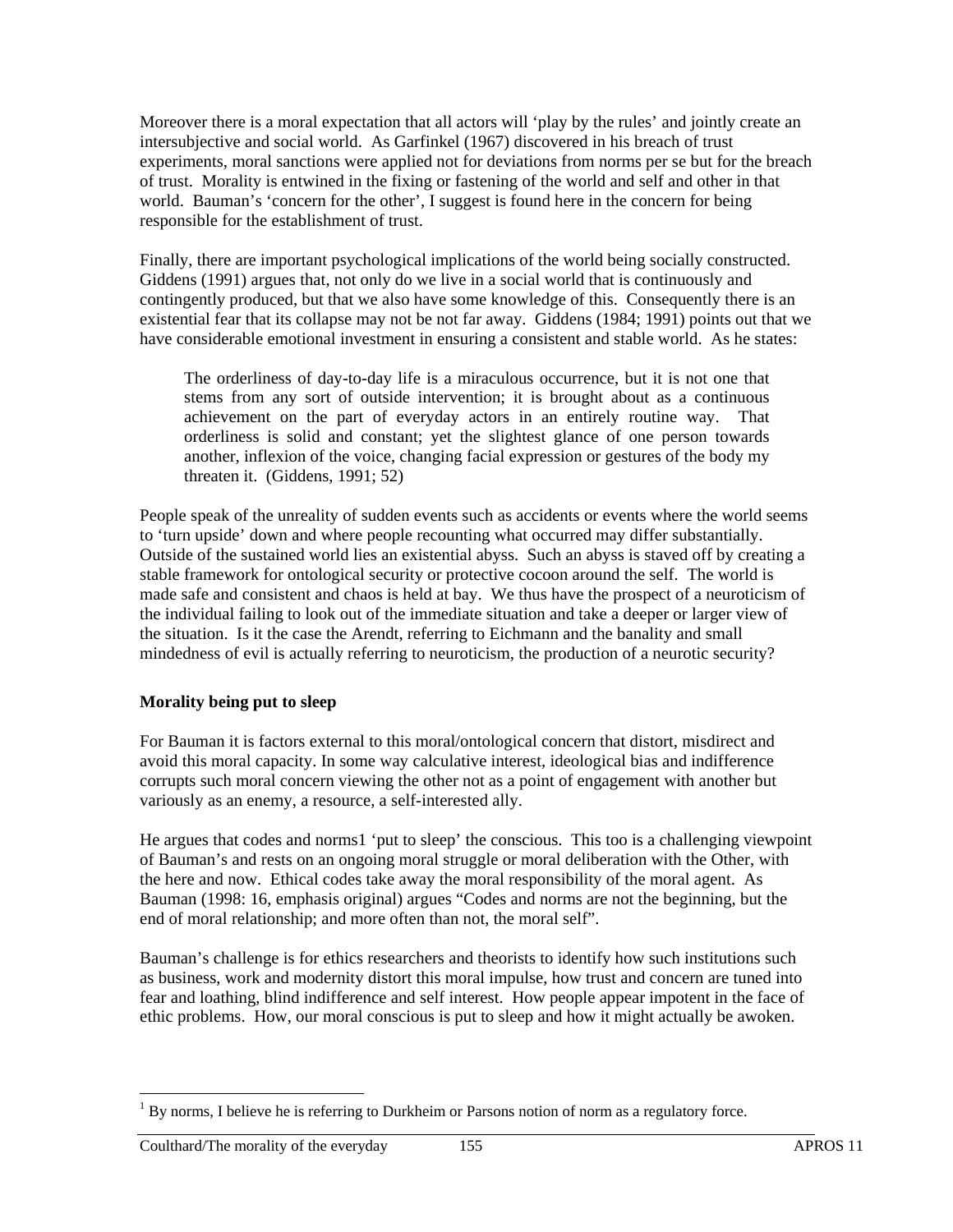Giddens provides I believe two important approaches. The first being the establishment of an ontological security that normalises experience. The second is that of the sequestration of experience. Giddens argues that the orientation of modernity towards control removes moral questions or unsettling events out of the control and experience of the individual. Such sequestration does remove ethical responsibility from the agent. The ethics are 'taken care of' by experts, others hidden. The individual is not 'qualified', it is another's problem to deal with. This is what Bauman means by being 'put to sleep'. In classes as I work through ethical questions in classes, I sometimes wonder that what I am really teaching the students is that they are patently not qualified given the complexities of the problems and their dissatisfaction and obvious limitations in addressing the issues and given that there is no 'right' answer 'any answer' will suffice, at least for now.

Bauman (1989) speaks of the notion of 'floating responsibility' whereby nobody, or at the very least somebody quite distant is responsible for the moral decision. He summarises the 'sphere of the management of morality" as follows:

Social production of distance, which either annuls or weakens the pressure of moral responsibility; substitution of technical for moral responsibility, which effectively conceals the moral significance of the action; and the technology of segregation and separation, which promotes indifference to the plight of the Other which otherwise would be subject to moral evaluation and morally motivated response.

#### **The way forward**

This paper is simply a beginning and a very small beginning at that. However, the problematisation of morality vis-à-vis society is a first step, a step that takes us past much business ethics texts, codes and principles. We need to focus our research on how ethics are lived and avoided and how and whether society does indeed twist and distort ethical issues. We need to develop a research project on the morality of the everyday.

Such a research project can draw on the work of those who have considered the atrocities of the Holocaust on the role of ordinary people and professionals in the carrying out of those atrocities. In a similar manner we should look at ethical (mal) practices not to identify the rules that were not followed, or to develop new codes but to see how the actors themselves rationalised to themselves and to others their activities. We must also identify how ethical issues are taken away from – sequestered from the worker such that ethical issues are dealt with and answered by some other department whose expertise is seen to be beyond that of the worker. By (re)locating morality in the everyday we may better prepare ourselves and our students for the moral issues and dilemmas that we will face.

How this may be achieved as a research project is, I believe, to follow the field study approaches of the sociology of science where the laboratory findings are made. Our task would be rather to see how ethical matters by workers and managers are discussed and avoided. The study of how nuclear scientists and professionals rationalised and discussed the weapons of mass destruction that they were producing provides as similar approach (cf. Broad, 1985; Cohn 1987).

#### **References**